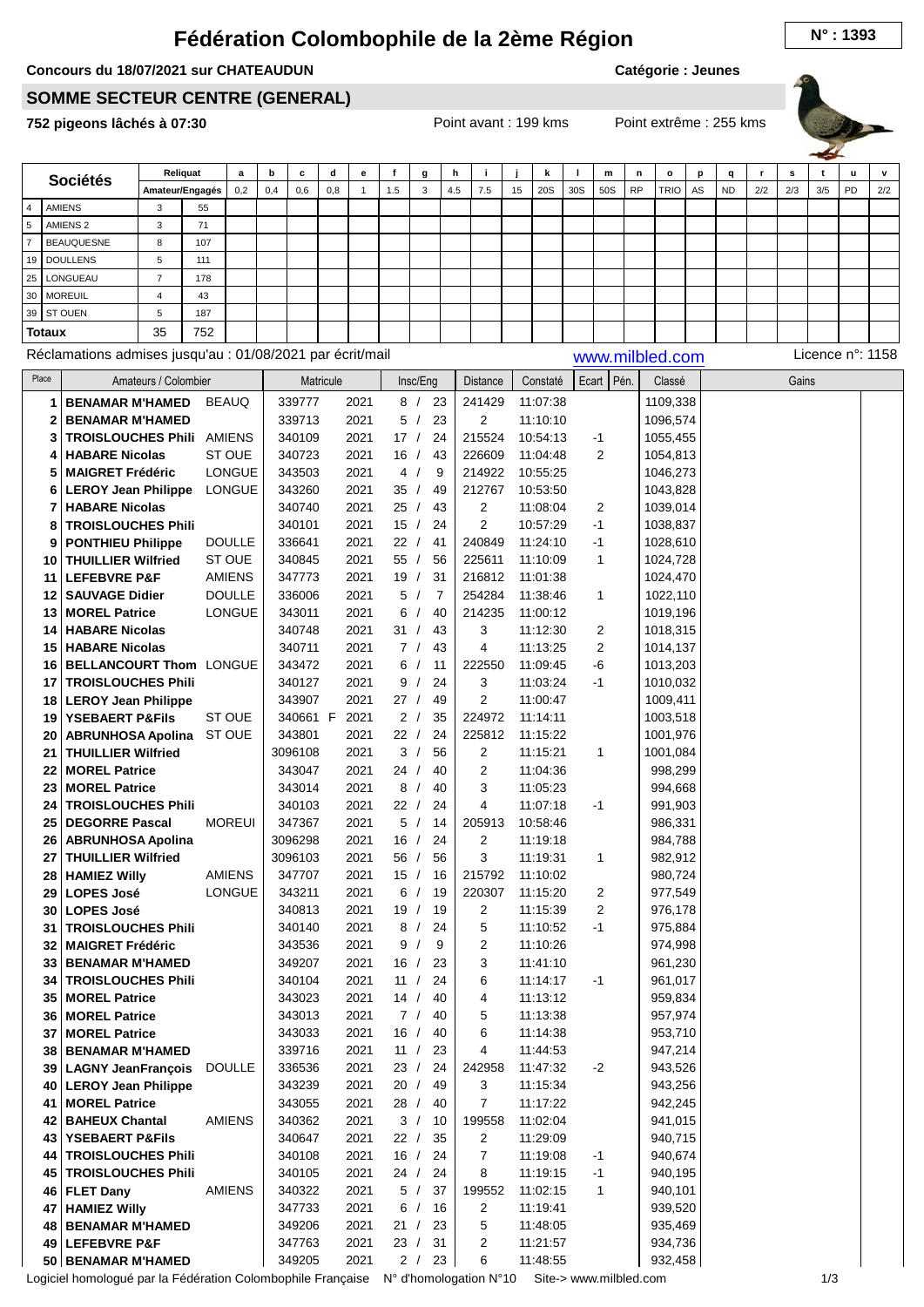| 51  | <b>LEROY Jean Philippe</b>                         |               | 343264                                                              | 2021         | 21 /             | 49               | 4              | 11:18:29             |                | 931,215              |  |
|-----|----------------------------------------------------|---------------|---------------------------------------------------------------------|--------------|------------------|------------------|----------------|----------------------|----------------|----------------------|--|
| 52  | <b>HABARE Nicolas</b>                              |               | 340768                                                              | 2021         | 36/              | 43               | 5              | 11:33:34             | 2              | 930,250              |  |
| 53  | WARLUZELLE Lauren ST OUE                           |               | 340973                                                              | 2021         | 2 /              | 29               | 226775         | 11:37:42             | $-29$          | 917,313              |  |
| 54  | <b>LAGNY JeanFrançois</b>                          |               | 336537                                                              | 2021         | 22/              | 24               | 2              | 11:54:55             | $-2$           | 917,226              |  |
| 55  | <b>HAMIEZ Willy</b>                                |               | 347724                                                              | 2021         | 7/               | 16               | 3              | 11:25:27             |                | 916,509              |  |
| 56  | <b>WARLUZELLE Lauren</b>                           |               | 462999                                                              | 2021         | 21               | 29<br>$\prime$   | 2              | 11:38:13             | $-29$          | 915,400              |  |
| 57  | <b>TROISLOUCHES Phili</b>                          |               | 347854                                                              | 2021         | 2/               | 24               | 9              | 11:25:44             | $-1$           | 914,335              |  |
| 58  | <b>WARLUZELLE Lauren</b>                           |               | 462980                                                              | 2021         | 9/               | 29               | 3              | 11:38:37             | $-29$          | 913,924              |  |
| 59  | <b>LEFEBVRE P&amp;F</b>                            |               | 347779                                                              | 2021         | 2/               | 31               | 3              | 11:31:13             |                | 898,827              |  |
| 60  | <b>LEFEBVRE P&amp;F</b>                            |               | 347767                                                              | 2021         | 9/               | 31               | 4              | 11:31:30             |                | 897,772              |  |
| 61  | <b>HAMIEZ Willy</b>                                |               | 347706                                                              | 2021         | 3/               | 16               | 4              | 11:30:45             |                | 896,332              |  |
| 62  | <b>HABARE Nicolas</b>                              |               | 340716                                                              | 2021         | 11 /             | 43               | 6              | 11:43:07             | $\overline{c}$ | 895,157              |  |
| 63  | <b>ABRUNHOSA Apolina</b>                           |               | 3096292                                                             | 2021         | 8/               | 24               | 3              | 11:42:31             |                | 894,246              |  |
| 64  | <b>LEROY Jean Philippe</b>                         |               | 343230                                                              | 2021         | 36/              | 49               | 5              | 11:28:08             |                | 893,478              |  |
| 65  | <b>THUILLIER Wilfried</b>                          |               | 355944                                                              | 2021         | 6                | 56<br>$\sqrt{ }$ | 4              | 11:42:36             | 1              | 893,096              |  |
| 66  | <b>LEROY Jean Philippe</b>                         |               | 343910                                                              | 2021         | 15<br>$\sqrt{ }$ | 49               | 6              | 11:28:17             |                | 892,916              |  |
| 67  | <b>THUILLIER Wilfried</b>                          |               | 3096132                                                             | 2021         | 37/              | 56               | 5              | 11:43:04             | $\mathbf{1}$   | 891,449              |  |
| 68  | <b>THUILLIER Wilfried</b>                          |               | 3096109                                                             | 2021         | 35/              | 56               | 6              | 11:43:15             | 1              | 890,804              |  |
| 69  | <b>THUILLIER Wilfried</b>                          |               | 335192                                                              | 2021         | 5/               | 56               | 7              | 11:43:30             | $\mathbf{1}$   | 889,926              |  |
| 70  | <b>ABRUNHOSA Apolina</b>                           |               | 343700                                                              | 2021         | 5/               | 24               | 4              | 11:44:09             |                | 888,499              |  |
| 71  | <b>MAIGRET Frédéric</b>                            |               |                                                                     | 2021         | 5/               | 9                |                |                      |                |                      |  |
|     |                                                    |               | 343534                                                              |              |                  |                  | 3              | 11:32:34             |                | 886,033              |  |
| 72  | <b>HABARE Nicolas</b>                              |               | 340743                                                              | 2021         | 28/              | 43               | 7              | 11:46:02             | $\overline{c}$ | 884,961              |  |
| 73  | <b>THUILLIER Wilfried</b>                          |               | 335191                                                              | 2021         | 8                | 56<br>$\sqrt{2}$ | 8              | 11:45:36             | $\mathbf{1}$   | 882,615              |  |
| 74  | <b>LAGNY JeanFrançois</b>                          |               | 340828                                                              | 2021         | 15<br>$\sqrt{ }$ | 24               | 3              | 12:05:27             | $-2$           | 882,147              |  |
| 75  | <b>MOREL Patrice</b>                               |               | 343010                                                              | 2021         | 5                | 40               | 8              | 11:33:27             |                | 879,996              |  |
| 76  | <b>HABARE Nicolas</b>                              |               | 340777                                                              | 2021         | 43 /             | 43               | 8              | 11:47:56             | $\overline{2}$ | 878,443              |  |
| 77  | <b>DEGORRE Pascal</b>                              |               | 126832                                                              | 2021         | 1/               | 14               | 2              | 11:24:43             |                | 877,283              |  |
| 78  | <b>LEFEBVRE P&amp;F</b>                            |               | 347753                                                              | 2021         | 11 /             | 31               | 5              | 11:37:11             |                | 877,130              |  |
| 79  | <b>BELLANCOURT Thom</b>                            |               | 343473                                                              | 2021         | 8/               | 11               | 2              | 11:44:04             | -6             | 876,296              |  |
| 80  | <b>LESAGE Gilles</b>                               | <b>DOULLE</b> | 336818                                                              | 2021         | 17/              | 22               | 236390         | 12:00:23             | 18             | 873,308              |  |
| 81  | <b>LOPES José</b>                                  |               | 343222                                                              | 2021         | 7/               | 19               | 3              | 11:42:23             | $\overline{2}$ | 872,791              |  |
| 82  | <b>BENAMAR M'HAMED</b>                             |               | 339734                                                              | 2021         | 19/              | 23               | $\overline{7}$ | 12:07:03             |                | 871,428              |  |
| 83  | <b>MEILLER Sylvain</b>                             | <b>BEAUQ</b>  | 339817                                                              | 2021         | 2/               | $\overline{4}$   | 252739         | 12:20:26             |                | 870,213              |  |
| 84  | <b>ABRUNHOSA Apolina</b>                           |               | 343808                                                              | 2021         | 18/              | 24               | 5              | 11:50:57             |                | 865,346              |  |
| 85  | <b>LEFEBVRE P&amp;F</b>                            |               | 347778                                                              | 2021         | 6/               | 31               | 6              | 11:41:07             |                | 863,392              |  |
| 86  | <b>YSEBAERT P&amp;Fils</b>                         |               | 340626                                                              | 2021         | 8/               | 35               | 3              | 11:50:49             |                | 862,568              |  |
| 87  | <b>BELLANCOURT Thom</b>                            |               | 343475                                                              | 2021         | 4/               | 11               | 3              | 11:49:00             | -7             | 859,654              |  |
| 88  | <b>THUILLIER Wilfried</b>                          |               | 355913                                                              | 2021         | 41 /             | 56               | 9              | 11:53:53             | $\mathbf{1}$   | 854,911              |  |
| 89  | <b>THUILLIER Wilfried</b>                          |               | 355947                                                              | 2021         | 51 /             | 56               | 10             | 11:53:56             | $\mathbf{1}$   | 854,749              |  |
| 90  | <b>ABRUNHOSA Apolina</b>                           |               | 343681                                                              | 2021         | 24/              | 24               | 6              | 11:54:59             |                | 852,174              |  |
| 91  | <b>WARLUZELLE Lauren</b>                           |               | 462975                                                              | 2021         | 4                | 29               | 4              | 11:56:37             | $-30$          | 852,164              |  |
| 92  | <b>THUILLIER Wilfried</b>                          |               | 335196                                                              | 2021         | 48 /             | 56               | 11             | 11:55:30             | $\mathbf{1}$   | 849,706              |  |
| 93  | <b>LESAGE Gilles</b>                               |               | 336039                                                              | 2021         | 5/               | 22               | 2              | 12:09:19             | 18             | 845,407              |  |
|     |                                                    |               |                                                                     | 2021         | 4<br>$\sqrt{ }$  | 24               | 7              |                      |                | 842,844              |  |
| 94  | <b>ABRUNHOSA Apolina</b>                           |               | 3096291                                                             |              |                  |                  |                | 11:57:55             |                |                      |  |
| 95  | <b>LEROY Jean Philippe</b>                         |               | 343266                                                              | 2021         | 33/              | 49               | 7              | 11:43:55             |                | 837,940              |  |
| 96  | <b>LEROY Jean Philippe</b>                         |               | 343220                                                              | 2021         | 17/              | 49               | 8              | 11:44:01             |                | 837,610              |  |
| 97  | <b>BELLANCOURT Thom</b>                            |               | 343479                                                              | 2021         | 10/              | 11               | 4              | 11:55:59             | -7             | 837,074              |  |
| 98  | <b>LOPES José</b>                                  |               | 343741                                                              | 2021         | 12/              | 19               | 4              | 11:53:18             | $\overline{2}$ | 836,609              |  |
| 99  | <b>BELLANCOURT Thom</b>                            |               | 343915                                                              | 2021         | 5/               | 11               | 5              | 11:56:22             | $-7$           | 835,869              |  |
| 100 | <b>YSEBAERT P&amp;Fils</b>                         |               | 340625 F                                                            | 2021         | 5                | 35               | 4              | 11:59:56             |                | 833,435              |  |
| 101 | <b>MOREL Patrice</b>                               |               | 343051                                                              | 2021         | 26               | 40<br>$\sqrt{ }$ | 9              | 11:47:12             |                | 832,951              |  |
| 102 | <b>MOREL Patrice</b>                               |               | 343022                                                              | 2021         | 13/              | 40               | 10             | 11:47:55             |                | 830,637              |  |
| 103 | <b>BELLANCOURT Thom</b>                            |               | 343476                                                              | 2021         | 11               | 11<br>$\prime$   | 6              | 11:58:08             | -7             | 830,359              |  |
| 104 | <b>HAMIEZ Willy</b>                                |               | 347714                                                              | 2021         | 13/              | 16               | 5              | 11:50:25             |                | 828,641              |  |
| 105 | <b>THUILLIER Wilfried</b>                          |               | 340901                                                              | 2021         | 7/               | 56               | 12             | 12:02:30             | $\mathbf{1}$   | 827,880              |  |
| 106 | <b>LEROY Jean Philippe</b>                         |               | 343226                                                              | 2021         | $\mathbf{1}$     | 49               | 9              | 11:47:02             |                | 827,780              |  |
| 107 | <b>LEROY Jean Philippe</b>                         |               | 343234                                                              | 2021         | 29/              | 49               | 10             | 11:47:11             |                | 827,297              |  |
| 108 | <b>WARLUZELLE Lauren</b>                           |               | 462990                                                              | 2021         | 15/              | 29               | 5              | 12:05:14             | -30            | 825,437              |  |
| 109 | <b>MOREL Patrice</b>                               |               | 343034                                                              | 2021         | 17/              | 40               | 11             | 11:49:44             |                | 824,827              |  |
| 110 | <b>LEROY Jean Philippe</b>                         |               | 343270                                                              | 2021         | 16/              | 49               | 11             | 11:49:05             |                | 821,230              |  |
| 111 | <b>FLET Dany</b>                                   |               | 340334                                                              | 2021         | 1/               | 37               | 2              | 11:33:21             | $\mathbf{1}$   | 819,964              |  |
|     | 112 LEFEBVRE P&F                                   |               | 347756                                                              | 2021         | 7/               | 31               | 7              | 11:55:18             |                | 817,233              |  |
| 113 | <b>LOPES José</b>                                  |               | 343207                                                              | 2021         | 3/               | 19               | 5              | 11:59:59             | $\overline{2}$ | 815,901              |  |
| 114 | <b>HAMIEZ Willy</b>                                |               | 347718                                                              | 2021         | 9/               | 16               | 6              | 11:55:06             |                | 814,002              |  |
| 115 | <b>TROISLOUCHES Phili</b>                          |               | 340128                                                              | 2021         | 19/              | 24               | 10             | 11:57:17             | -1             | 806,401              |  |
|     | 116 LEFEBVRE P&F                                   |               | 347769                                                              | 2021         | 28               | 31<br>$\sqrt{2}$ | 8              | 12:00:50             |                | 800,537              |  |
|     | 117 LEROY Jean Philippe                            |               | 343908                                                              | 2021         | 24 /             | 49               | 12             | 11:55:55             |                | 800,127              |  |
|     |                                                    |               | Classement etablie dans la première journée sur la base de 800 m/mn |              |                  |                  |                |                      |                |                      |  |
|     | <b>LEROY Jean Philippe</b>                         |               | 343254                                                              | 2021         | 14 /             | 49               | 13             | 11:56:04             |                | 12:48:51             |  |
|     |                                                    |               |                                                                     |              |                  |                  |                |                      |                |                      |  |
| 118 |                                                    |               |                                                                     |              |                  |                  |                |                      |                |                      |  |
|     | 119 LEFEBVRE P&F<br>120   MANOT DOUAY Pasca LONGUE |               | 347921<br>349610                                                    | 2021<br>2021 | 14/<br>10/       | 31<br>26         | 9<br>228978    | 12:02:54<br>12:18:47 |                | 12:50:29<br>12:50:59 |  |